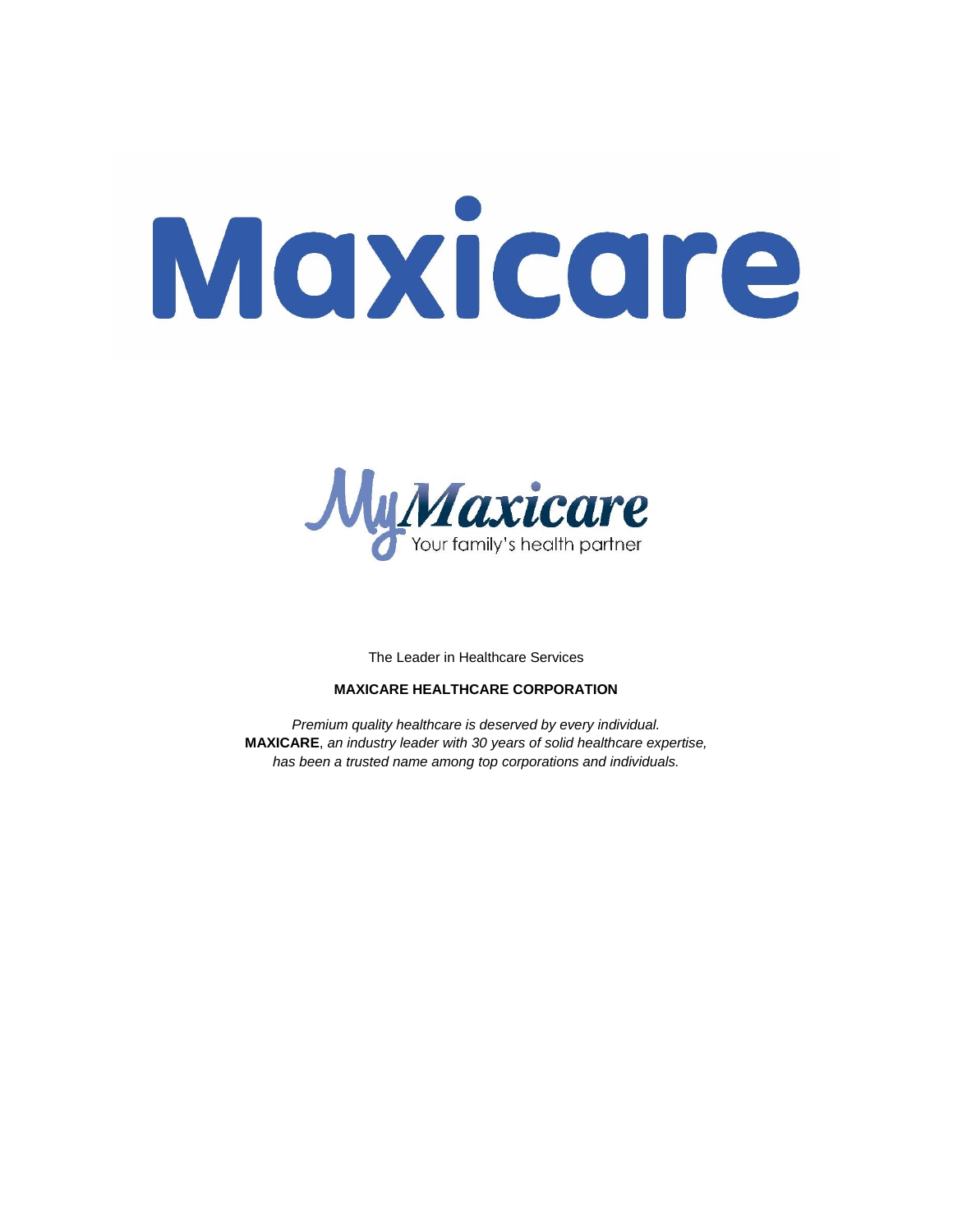# **I. IN-PATIENT BENEFITS**

- 1. Room and Board Accommodation
- 2. Use of Operating Room, Intensive Care Unit (ICU), Isolation Room (if prescribed by an attending accredited physician) and Recovery Rooms
- 3. Professional Fees of Attending Physicians, Surgeons, Anesthesiologist and Cardiopulmonary clearance before surgery and cardiac monitoring during surgery
- 4. Standard nursing services
- 5. Medicines for in-patient use
- 6. Blood product transfusions and intravenous fluids, including blood screening and cross matching
- 7. X-ray, laboratory examinations, diagnostic tests and therapeutic procedures incidental to confinement
- 8. Dressings, conventional casts (plaster of Paris) and sutures
- 9. Anesthesia and its administration
- 10. Oxygen and its administration
- 11. Standard admission kit
- 12. All other items directly related in the medical management of the patient, as deemed medically necessary by the attending accredited physician

## *NOTE: Required to file Philhealth. Non-Philhealth member will pay for the Philhealth portion.*

# **SALIENT FEATURES**

| <b>PLAN TYPE</b>     | <b>R&amp;B</b>         | <b>MBL</b>  |
|----------------------|------------------------|-------------|
| <b>Platinum Plus</b> | Large Private          | Php 200,000 |
| <b>Platinum</b>      | <b>Regular Private</b> | 150,000     |
| Gold                 | <b>Regular Private</b> | 100,000     |
| Silver               | Semi-Private           | 60,000      |

**R&B** – *Room and Board Accommodation (room category)* **MBL** – *Maximum Benefit Limit (limit per illness per year)*

# **II. OUT-PATIENT BENEFITS**

The following services shall be provided when medically necessary:

- 1. Consultations during regular clinic hours, except for medicines prescribed
- 2. Eye, ear, nose and throat (EENT) treatment prescribed by an accredited physician/specialist
- 3. Treatment for minor injuries such as lacerations, mild burns, sprains and the like
- 4. Dressing, conventional casts (plaster of Paris) and sutures
- 5. X-ray, laboratory examinations, routine, diagnostic and therapeutic procedures prescribed by an accredited physician/specialist, provided however that the cost of diagnostic and therapeutic procedures covered shall be limited to the amount set forth under pertinent sections below.
	- Routine procedures to be covered at 100% of actual cost and to be charged against MBL:
		- 1. Blood Chemistries
		- 2. Chest X-Ray
		- 3. Complete Blood Count
		- 4. Fecalysis
		- 5. Urinalysis
	- Diagnostic procedures to be covered at 100% of actual cost and to be charged against MBL:
		- 1. 24-Hour Electro Encephalogram Monitoring
		- 2. Adrenocortical Function
		- 3. Anti-Nuclear Antibody, C-Reactive Protein, Lupus Cell Exam
		- 4. Arterial Blood Gas
		- 5. Arthroscopic Procedures, Orthopedic Arthroscopy
		- 6. Audiograms and Tympanograms
		- 7. Bone Densitometry Scan (Dexascan)
		- 8. Bone Mineral Density Studies
		- 9. Cardiac Ambulatory Monitoring
		- 10. Cardiac Stress Tests (Thallium and Dipyridamole Stress Tests)
		- 11. Computed Tomography (CT) **Scans**
		- 12. Diagnostic Angiogram: Cerebral, Coronary, Mesentric, Flourescein Angiography
		- 13. Diagnostic Radiographs or Xrays
			- i. Biliary Tract: Cholecystogram and Cholangiogram
			- ii. Chest, Ribs, Sternum and Clavicle
			- iii. Digestive Tract: Plain film of the abdomen, Barium Enema, Upper Gastro Intestinal (GI) Series,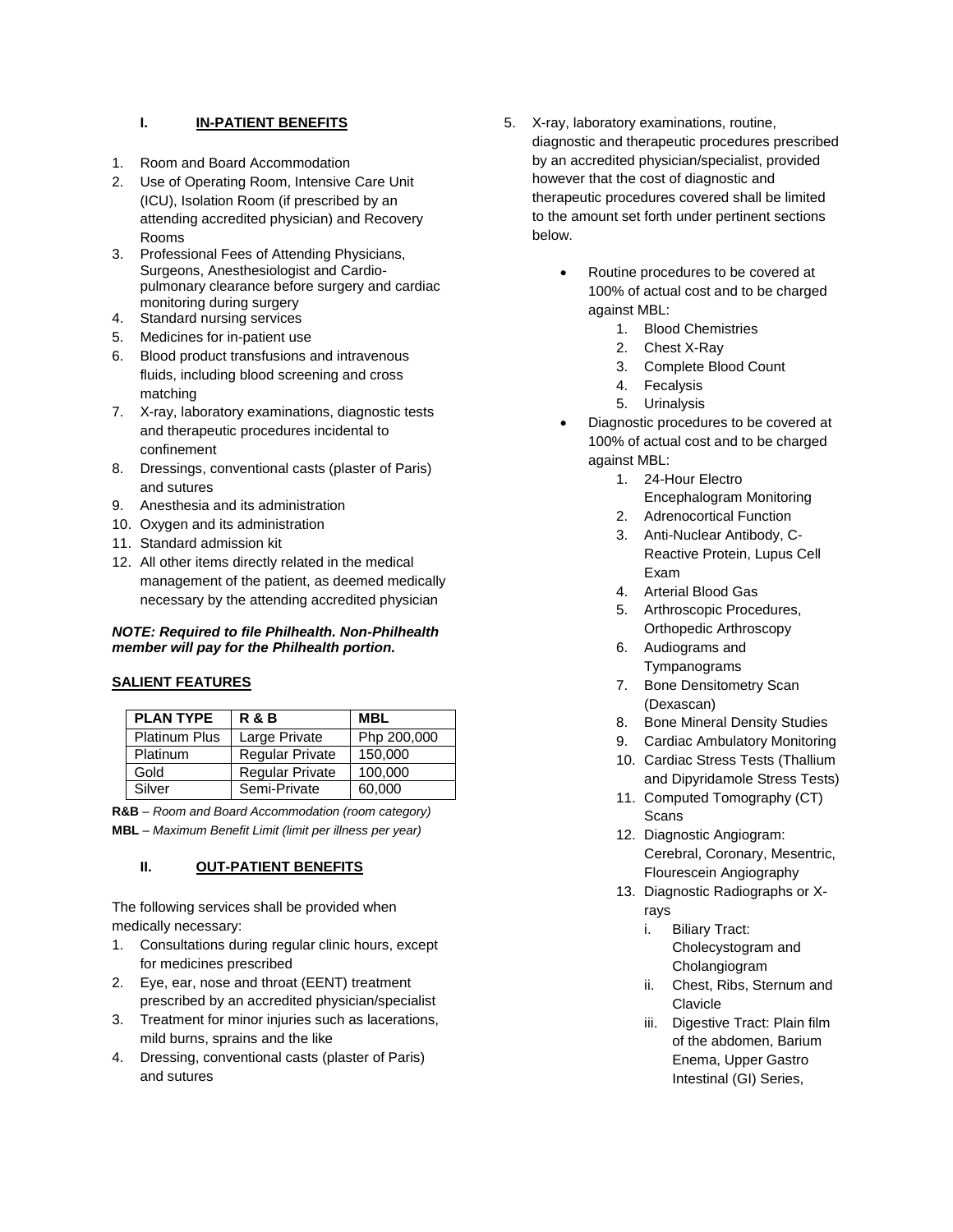Small Bowel Series, Lower Gastro Intestinal Series

- iv. Face (including sinuses), Head and Neck
- v. Urinary Tract: Kidney Ureter Bladder (KUB), Pyelograms, Cystograms
- vi. X-ray of the extremities and pelvis
- vii. X-ray of the Spine (cervical, thoracic, lumbosacral)
- 14. Diagnostic Ultrasounds:
	- i. 2D-Echo with Doppler
	- ii. Abdomen
	- iii. Duplex Scan
	- iv. Digestive and Urinary Systems
	- v. Ultrasound of the Lungs
- 15. Electro Encephalogram (EEG)
- 16. Electromyography & nerve conduction velocity studies
- 17. Endoscopic Procedures
- 18. Flourescein Angiography
- 19. Impedance Plethysmography
- 20. Lead Electrocardiogram
- 21. Magnetic Resonance Angiography (MRA)
- 22. Magnetic Resonance Imaging (MRI)
- 23. Mammogram and Sonomammogram
- 24. Microscopic Examinations
- 25. Myelogram
- 26. Nuclear Radioactive Isotope Scan
- 27. Pap's Smear
- 28. Perfusion Scan
- 29. Plasma Urinary Cortisol, Plasma Aldosterone
- 30. Polysomnograms (Sleep Recording)
- 31. Pulmonary Function tests
- 32. Radioisotope Scans and
	- Function Studies:
	- i. Cardiac
	- ii. Gastrointestinal
	- iii. Liver
	- iv. Parathyroid, Bone, Pulmonary (Perfusion, Ventilation Lung Scans)
	- v. Renal
	- vi. Thyroid Scans
- vii. Total Body Scans
- 33. Radionuclide Ventriculography
- 34. Surface Electromyography (SEMG)
- 35. Thallium Scintigraphy
- 36. Treadmill Stress Test (TMST) 37.
- Therapeutic procedures shall be covered at 100% of actual cost and to be charged against MBL up to twelve
	- (12) sessions per member per year
		- 1. Dialysis
		- 2. Intravenous Chemotherapy
		- 3. Therapeutic Radiology
			- i. Brachytherapy
			- ii. Cobalt
			- iii. Linear Accelerator Therapy
			- iv. Radioactive Cesium
			- v. Radioactive Iodine
		- 4. Physical therapy /
			- Occupational therapy (shared limit) excluding subspecialties such as cardiac rehabilitation, pulmonary rehabilitation and the like. (Therapy of one (1) body area shall be considered as one (1) session.)
		- 5. Minor surgery not requiring confinement prescribed by an accredited physician/specialist
		- 6. Eye laser therapy for retinal tear, retinal hole, retinal detachment & glaucoma prescribed by an accredited physician/specialist up to Php10,000 per eye per member per year. Eye correction such as Lasik, PRK and the like are not covered.
		- 7. Electrocauterization of skin lesions such as plantar warts, flat warts, periungual warts, filiform warts and molluscum contagiosum, in any part of the body, except genital warts and condyloma acuminata, prescribed by an Accredited Physician/Specialist shall be covered up to Php1,000 per member per year.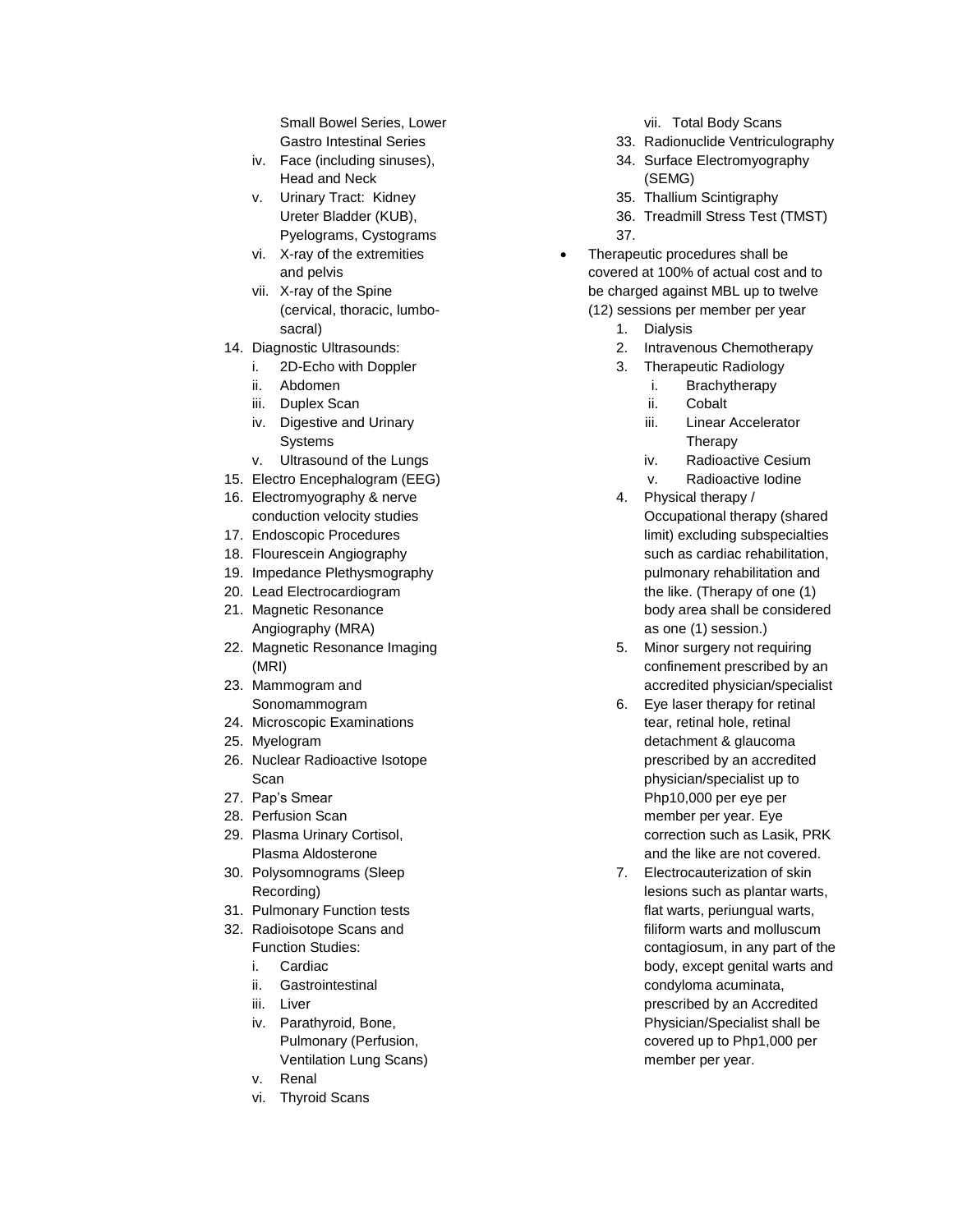- 8. Sclerotherapy for varicose veins (except medicines and for cosmetic purposes) as prescribed by an accredited physician up to Php5,000 per leg per member per year to be availed through accredited vascular surgeons
- 9. Allergy testing / allergy screening and other related examinations prescribed by an accredited physician up to Php2,500 per member per year
- 10. Speech therapy (for stroke patients only) shall be covered as charged but on reimbursement basis up to Php10,000 per member per year. Consultations shall be part of the limit and treated as sessions for purposes of determining coverage
- 11. Tuberculin test up to Php600 per member per year

# III. **EMERGENCY CARE**

# **Accredited Hospital**

- o Doctor's services
- o Emergency Room fees
- o Medicines used for immediate relief and during treatment
- o Oxygen, intravenous fluids and blood products
- o Dressings, conventional casts (plaster of Paris) and sutures
- o Initial treatment of animal bites shall be covered for the first twenty-four (24) hours from the time of bite subject to MBL.
- o X-rays, laboratory, diagnostic examinations and other medical services related to the emergency treatment of the patient

# **Non-Accredited Hospitals**

# o **Within the Philippines**

Maxicare shall reimburse up to 80% of the actual hospital bills and 80% of the professional fees based on Maxicare rates incurred during the first twenty-four (24) hours of treatment up to Php 30,000 per availment per member.

o **Areas without accredited hospitals within the Philippines**

Maxicare shall reimburse 100% of the total hospital bills and Professional fees based on Maxicare rates.

## o **Outside the Philippines**

Maxicare shall reimburse 100% actual costs up to Php30,000 per availment per member.

# **Ambulance Service**

Maxicare will cover road ambulance service for transfers from an accredited hospital to another accredited hospital up to MBL and Php2,500 per conduction if it is from a non-accredited Hospital to an accredited Hospital (on reimbursement basis).

*Note: it is very important that you call the Maxicare Hotline within 24 hours in order for Customer Care to arrange a transfer from the non-accredited hospital to the accredited hospital.*

# **IV. PREVENTIVE CARE**

- 1. Passive and active vaccines for treatment of tetanus and animal bites shall be covered up to Php18,000 per member per year
- 2. Periodic monitoring of health problems
- 3. Health education and counseling on diets and exercise
- **4.** Health habits & family planning counseling

# **V. ANNUAL CHECK-UP (ACU)**

Basic 5 Routine; Clinic-based: (Applicable to Platinum Plus, Platinum, Gold and Silver Plan Type)

- **History and Physical Exam**
- **CBC (Complete Blood Count)**
- **Routine Urinalysis**
- **Routine Fecalysis**

 $\bullet$ 

**Chest X-ray (PA and Lateral)**

The ACU however, may only be availed within the contract period after (1) payment of at least six (6) month worth of membership, and (2) must be a member of at least six (6) months starting from the effectivity date. Member must notify Maxicare's Customer Care Department (CCD) at least one (1) month prior to preferred schedule. Any request for rescheduling or change of venue must be in writing and shall be allowed only once provided request was forwarded to CCD at least one (1) week prior to the original ACU schedule. Otherwise, ACU entitlement shall be forfeited.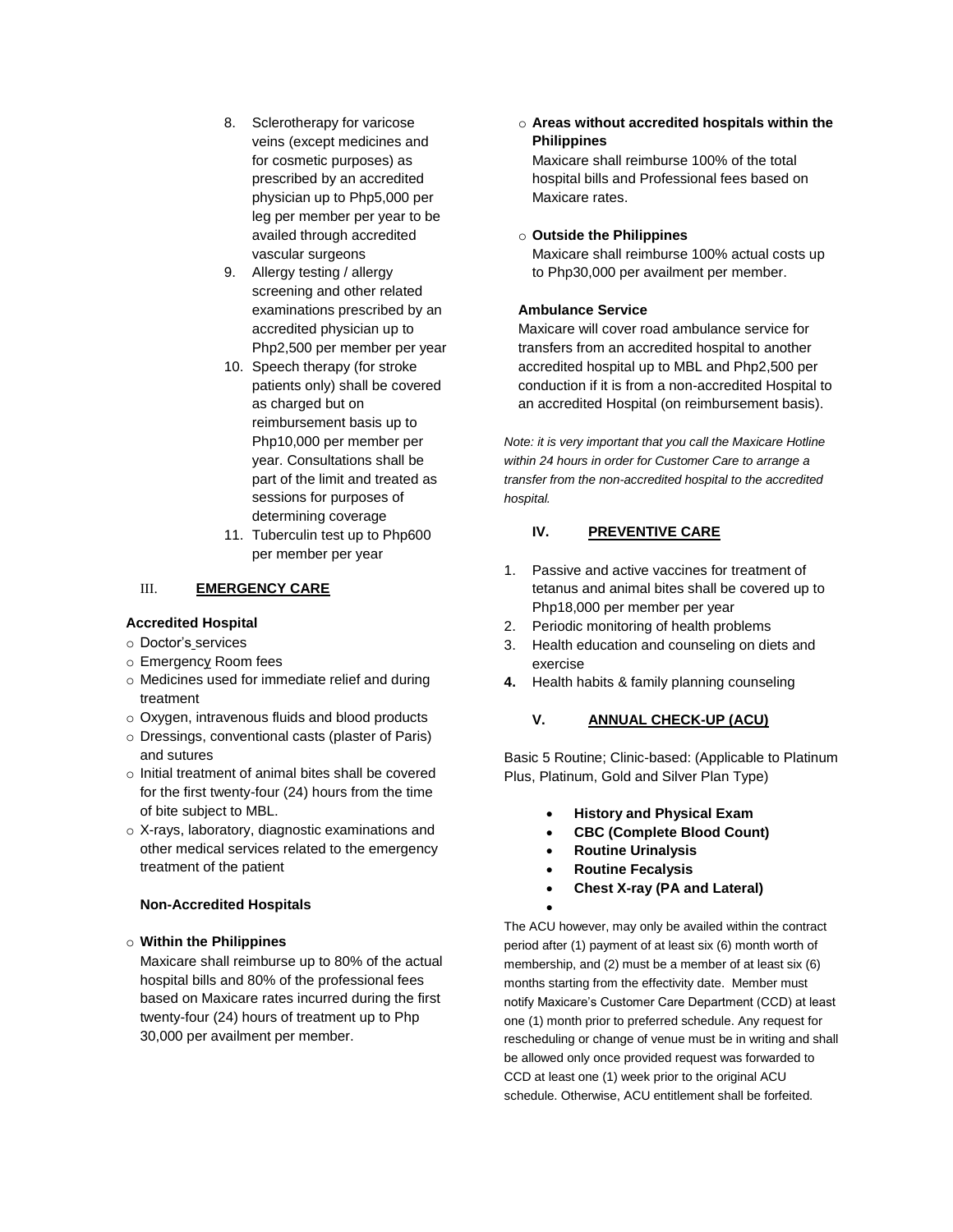# **VI. DENTAL CARE (OPTIONAL)**

### **Exclusive for Dental Hub Provider Only**

- **1.** Annual Oral/Dental Examinations & Consultation
- **2.** Emergency Dental Treatment
- **3.** Annual Oral Prophylaxis
- **4.** Simple Tooth Extractions
- **5.** Restorative and Prosthodontic Treatment Planning
- **6.** Permanent fillings up to 2 fillings per year
- **7.** Unlimited temporary fillings, as needed
- **8.** Desensitization of hypersensitive teeth 2 per year
- **9.** Simple adjustment of dentures
- **10.** Recementation of loose crowns, inlays or on-lays
- **11.** Dental nutrition and dietary counseling
- **12.** Dental Health Education

*Note: Dental Benefit is optional for an additional fee of* Annual fee: P387, Semi-annual: P209, Quarterly P108

## **VII. ADDITIONAL BENEFITS**

- Life coverage with Accidental Death & Dismemberment up to Php50,000
- Motor vehicular accidents shall be covered up to MBL.
- Scoliosis including necessary procedures, except physical therapy sessions, shall be covered up to Php20,000 per member per year. Physical Therapy sessions shall form part of the Physical therapy /Occupational therapy limits.
- Congenital illness, except physical therapy sessions and developmental disorders, shall be covered up to Php20,000 per member per year. Physical Therapy sessions shall form part of the Physical therapy /Occupational therapy limits.
- Congenital hernia shall be covered up to MBL.
- Consultations for Chronic Dermatoses shall be covered up to MBL.
- Medically necessary Modalities and Procedures are covered up to Php5,000 whether done thru in-patient or out-patient (shared limit). Complete list of modalities will be available on the membership agreement upon enrollment and activation.

Please note that other medically necessary procedures/modalities that are not readily available in the major tertiary hospitals, costly relative to more conventional procedures and relatively new or recently introduced in the Philippines, such as but not limited to Capsule Endoscopy, CT Pulmonary

Angiography, etc. shall also be covered up to Php5,000 per procedure per member per year. Should you wish to have details or list of hospitals that cater to these procedures, you may contact us for information/reference.

• Transurethral Microwave Therapy of Prostate covered up to Php25,000 per member per year

# **VIII. VALUE ADDED FEATURES**

## **MAXICARE'S INTERNATIONAL ASSISTANCE PROGRAM**

Maxicare has partnered with Insurance Company of North America (A Chubb Company) for frequent travelers throughout the year under One Policy.

#### **Benefits:**

- **1. Medical Necessary Expense**
- **2. Emergency Medical Evacuation**
- **3. Repatriation Expense**
- **4. Personal Accident**
- **5. Funeral Expenses Benefit/Accident Burial Benefit**
- **6. Worldwide Travel Assistance**
- **7. Automatic Extension**
- **8. Delivery of Medicine**
- **9. Credit Card Indemnity**
- **10. Chubb Travel Smart Application**

## **24-Hour Emergency Medical Accident Assistance Services**

- Telephone Medical Assistance
- **Medical Service Provider Referral**
- Arrangement of Appointments with Local Doctors for Treatment
- Arrangement of Hospital Admission
- Guarantee of Medical Expenses Incurred during Hospitalization
- Monitoring of Medical Condition During and After Hospitalization
- · Arrangement of Emergency Medical Evacuation
- · Arrangement of Emergency Medical Repatriation
- · Arrangement of Transportation of Mortal Remains
- Arrangement of Compassionate Visit

#### **24-Hour Travel Assistance Services**

- **Emergency Message Transmission Assistance**
- Legal Referral
- · Inoculation and Visa Requirement Information
- · Interpreter Referral
- Lost Luggage Assistance
- Lost Passport Assistance
- **Embassy Referral**
- Weather and Foreign Exchange Information **Services**

## **CHUBB 24-HOUR EMERGENCY HOTLINE: (632) 328-2460**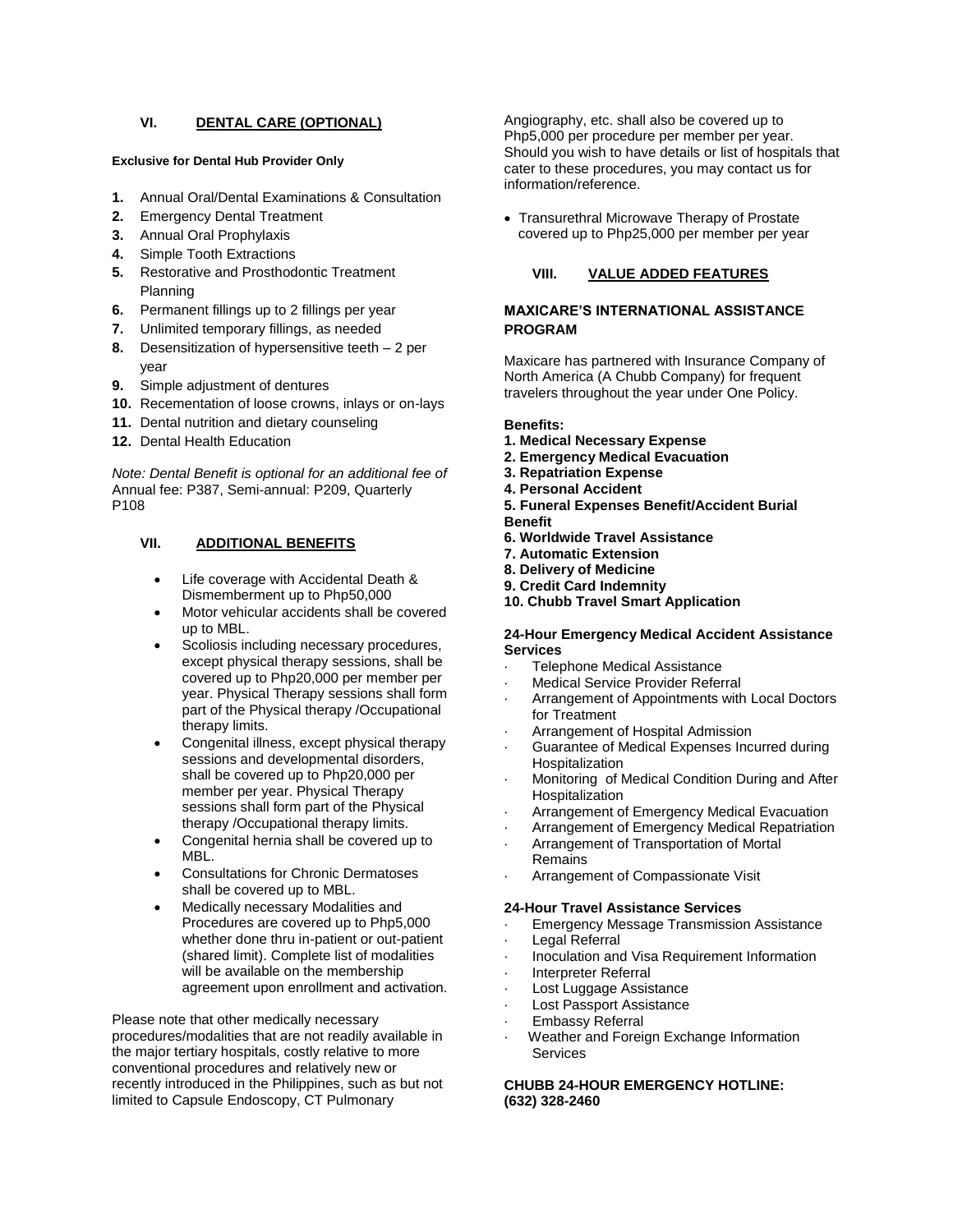## **IX. DREADED DISEASE / CONDITION**

Any condition that is considered to be chronic, progressive, life-threatening and which may entail lifelong therapy wherein complete cure cannot be ensured

## **COVERAGE FOR DREADED AND NON-DREADED CONDITONS**

## *1st year of membership:*

 Dreaded and Non-dreaded covered subject to below limits:

| <b>Plan Type</b>     | Per illness per |  |  |
|----------------------|-----------------|--|--|
|                      | member per year |  |  |
| <b>Platinum Plus</b> | Php 20,000      |  |  |
| Platinum             | 15,000          |  |  |
| Gold                 | 10,000          |  |  |
| Silver               | 5,000           |  |  |

## *Subsequent years of membership:*

 Dreaded conditions not considered acquired are covered subject to below limits:

| <b>Plan Type</b>     | Per illness per<br>member per year |
|----------------------|------------------------------------|
| <b>Platinum Plus</b> | Php 20,000                         |
| Platinum             | 15,000                             |
| Gold                 | 10,000                             |
| Silver               | 5,000                              |

- Non-dreaded conditions shall be covered up to MBL
- Acquired dreaded conditions shall be covered up to MBL

Such **dreaded conditions** are as follows, but not limited to:

- a. All malignancies (including indicated chemotherapy or radiotherapy)
- b. Arthritis
- c. Blood Dyscrasias such as but not limited to Leukemia, Idiopathic Thrombocytopenic Purpura
- d. Chronic Cardiovascular Diseases and its complications such as but not limited to Uncontrolled Hypertension of whatever etiology, Aortic Dissection, Abdominal Aortic Aneurysm, Myocardial infarction, Cardiac Arrest, Congestive Heart Failure, Cardiac Arrhythmia, Cardiac Tamponade, Coronary Artery Disease, Cardiomyopathies and Valvular Heart Disease, Aortic Dissection, Abdominal Aortic Aneurysm and Peripheral Vascular Disease and its complications such as but not limited to Buerger's Disease
- e. Cataract and Glaucoma
- f. Cerebrovascular Diseases such as but not limited to Stroke, Cerebral, Cerebellar, Thrombosis, Embolism and Ruptured aneurysm and all Intracranial Hemorrhage and related conditions
- g. Cholecystolithiasis and Choledocholithiasis
- h. Chronic Endocrine Disorders and its complications such as but not limited to Dyslipidemia, Obesity, Diabetes Mellitus, Hormonal Dysfunctions excluding surgical treatment/procedures for obesity
- i. Chronic Gastrointestinal Diseases such as but not limited to Irritable Bowel Syndrome, Crohn's disease
- Chronic Genito-urinary Disorders
- k. Chronic Kidney Disease/Failure & its complications
- l. Chronic Liver Parenchymal Diseases such as but not limited to Liver Cirrhosis, Chronic hepatitis, Non-alcoholic Fatty Liver Disease/Steatohepatisis (NASH)
- m. Chronic Pulmonary Diseases such as but not limited to Bronchial Asthma, Chronic Obstructive Pulmonary Disease (COPD), emphysema, and other chronic lung disease
- n. Collagen Vascular/Connective Tissue/Immunologic Disorders such as but not limited to Systemic Lupus Erythematosus and its complications
- o. Complications of immuno-compromised clinical conditions except HIV/AIDS
- p. Extrapulmonary Tuberculosis including Pott's disease and Multi-Drug Resistance Case (MDR) case
- q. Multiple Organ Failure
- r. Muscular Dystrophies such as but not limited to Duchenne, Becker, limb girdle, facioscapulohumeral, myotonic, oculopharyngeal, distal, and Emery-**Dreifuss**
- s. Neuro-surgical interventions and/or major neurological diseases such as but not limited to Poliomyelitis/Meningitis/Encephalitides, Demyelinating Neurologic diseases and its complications/sequelae and Peripheral
- Nervous Ssystem Disorders/disease t. Thyroid Dysfunctions due to disease of thyroid such as but not limited to Hypothyroidism and Hyperthyroidism
- u. Any illness other than above which would require Critical Care/Intensive Care Unit (ICU) Confinement
- v. All complications resulting from above list of conditions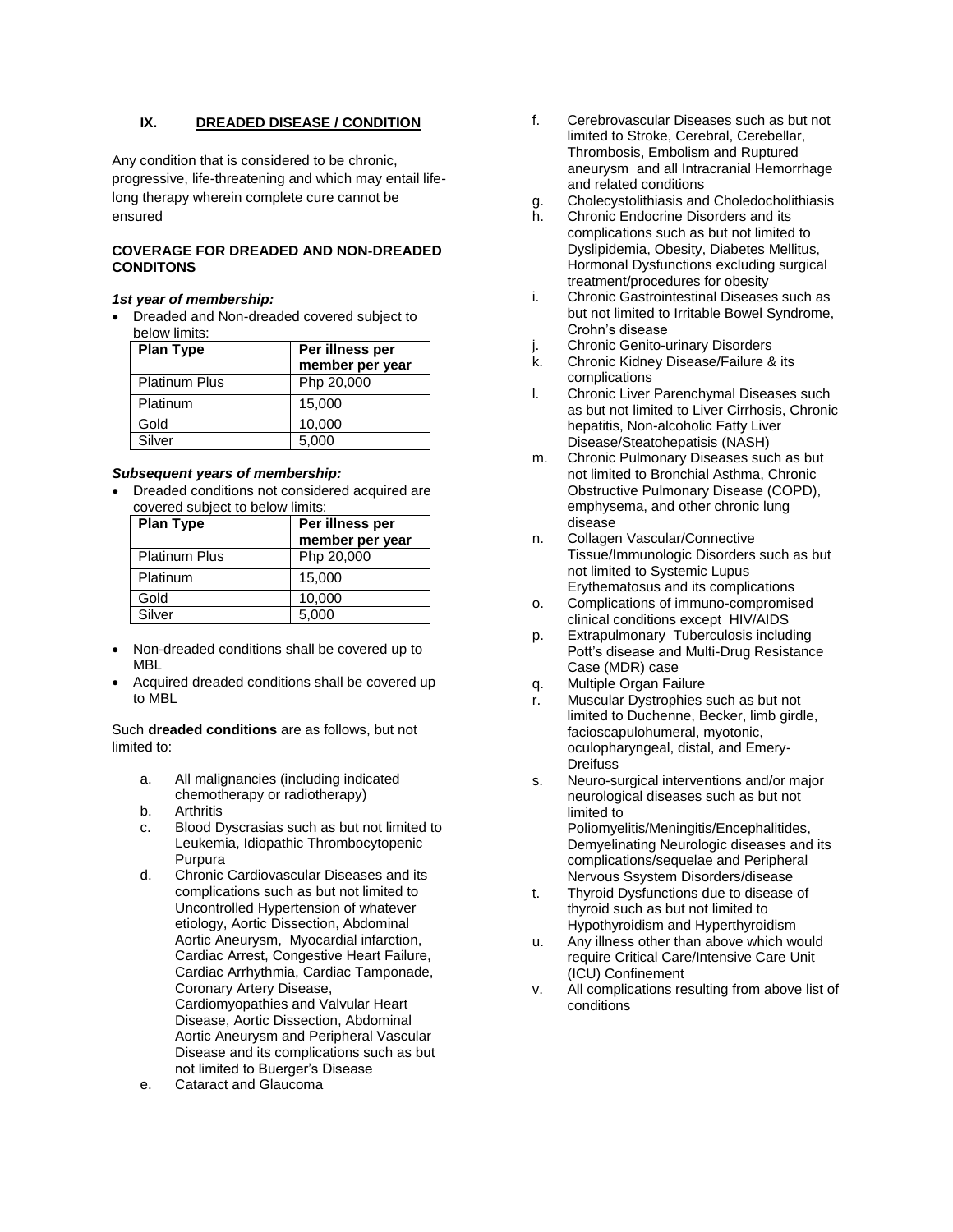Such **non-dreaded conditions** are as follows, but not limited to:

- a) All benign tumors
- b) Anal Fistulae
- c) Cervical Polyps (if benign biopsy)
- d) Conjunctivitis (except chemical, complicated) e) Endometrioses/Controlled Dysfunctional
- Uterine Bleeding (except if caused by uterine malignancies)
- f) Hemorrhoids g) Hepatitis A
- 
- h) Gastritis, Duodenitis or Uncomplicated Gastric / Duodenal Ulcer
- i) Inactive Pulmonary Tuberculosis
- j) Migraine
- k) Non-surgical Ear-Nose-Throat conditions such as but not limited to Sinusitis, Rhinitis, Tonsillopharyngitis, Laryngitis, Parotitis, Otitis Media, Otitis Externa and Surgical Ear-Nose-Throat conditions such as but not limited to Tonsillectomy, Nasal Polypectomy, Tympanoplasty, Sialolithotomy, Sialodochoplasty.
- l) Non-Toxic Goiter (if uncomplicated)
- m) Ovarian cysts Uncomplicated Cholecystitis, **Cholelithiasis**
- n) Uncomplicated Hernias (Congenital Hernia will have coverage as listed in the Congenital Clause)
- o) Uncomplicated Hypertension
- p) Uncomplicated Urinary Tract Infection, Stones/Calculi
- q) Urinary Incontinence

## **X. AVAILMENT PROCEDURES**

## 1. **Out-patient**

- a) To avail of consultations or treatment, go to any Maxicare Accredited Clinics/Hospitals or Maxicare Primary Care Centers (PCC).
- b) Member goes to the POS terminal in the hospital/clinic (Billing/ER/Admitting section) or at the PCC.
- c) Hospital staff swipes the member's swipe card. The Letter of Eligibility (LOE) will be given to the member with his Maxicare card.

## *Please note that the LOE is valid only on the same date that it was swiped. Availment/s made on different dates will need an LOE per date.*

- d) Member proceeds to the Medical Coordinator's clinic and presents his LOE and Maxicare card for consultation.
- e) If referred to an accredited specialist, secure LOE and **Referral Slip\*** from the Medical Coordinator/ PCC.
- f) Present Maxicare ID Card, LOE and Referral Slip to accredited specialist to avail of consultation.
- g) If member is requested to take a laboratory test, secure the **Laboratory Slip\*** from the Medical Coordinator/ PCC.
- h) Proceed to the laboratory and present the laboratory slip with the LOE and avail of the test.
- i) For follow-up consultations, follow steps 1-5 to secure LOE and referral slip/ laboratory slip from Maxicare Centers and/or Coordinator.

**Note:** Referral Slips and Laboratory Slips\* are necessary in order for the doctor to know that Maxicare is to be billed for the procedure. For queries and assistance, please call Maxicare Hotline at **582-1900.**

## **2. In-patient**

- a) Secure an **Admitting Order** from a Maxicare Accredited Specialist.
- b) Coordinate with the admitting section and coordinator in the hospital for **room reservation**
- c) If possible, call Maxicare at least 24 hours prior to admission for assistance in securing the doctor
- d) Member goes to the **Admitting Section** in the hospital and **presents his/her Maxicare swipe card** and **admitting order** from the Maxicare Coordinator/ Specialist to the admitting staff.
- e) Once the LOE is generated by the hospital staff, the member will be asked to sign on it. This will be attached to the other admitting documents.
- f) Proceed to the **reserved room entitled** or **operating room** (for operation)
- g) Maxicare will issue the Letter of Authority (LOA) upon receiving hospital's advice on the member's confinement.
- h) Member must file Philhealth on or before discharge.
- i) All uncoverable and excess charges must be settled by the member upon discharge.

**Note:** For queries and assistance, call Maxicare Hotline: **582-1900**

## **3.Emergency Care**

A life threatening or accidental injury or a sudden and unexpected onset of a condition which at the time of the occurrence reasonably appears to have the potential of causing immediate disability or death, or which requires the immediate alleviation of pain or discomfort.

The Member must notify MAXICARE HEAD OFFICE, thru the Customer Care Department, WITHIN 24 HOURS so that proper assistance is promptly rendered.

## o **Accredited Hospital**

- 1. Go to the Emergency Room of nearest accredited hospital.
- 2.Avail of treatment at Emergency Room.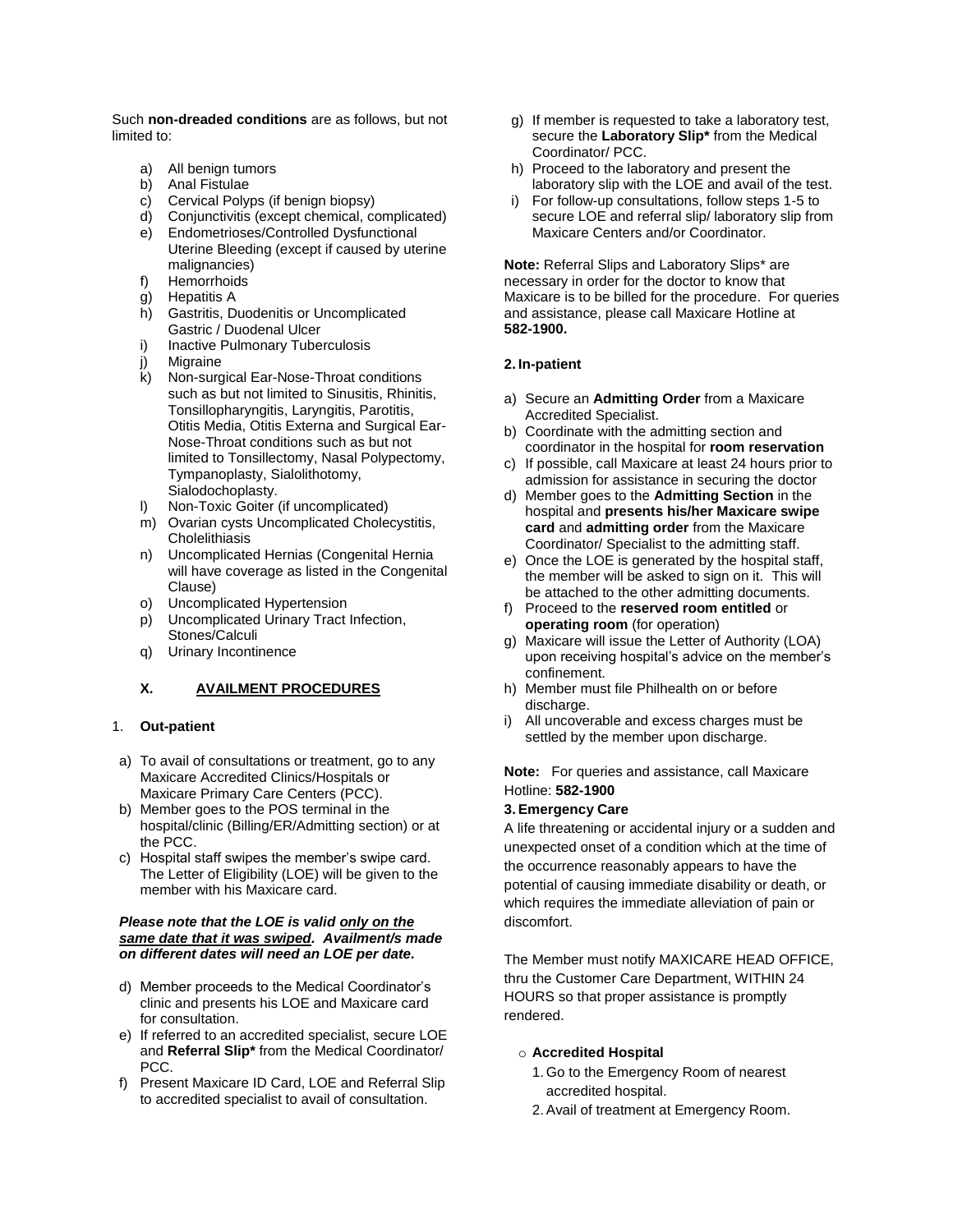- 3.Present Maxicare ID Card to ER Staff. ER Personnel will facilitate swiping for the LOE.
- 4. File Philhealth before discharge.

Note: Settle charges not covered by Maxicare at the Billing Section once the Discharge Order is issued by the attending doctor

## o **Non-Accredited Hospital**

- 1. Member may proceed to the Emergency Room of nearest hospital.
- 2.Avail treatment at the Emergency Room.
- 3. Call Maxicare within 24 hours to arrange transfer to an accredited hospital.
- 4.Settle all ER fees and secure Medical Certificate, Official Receipts, etc.
- 5. Forward all original documents to Maxicare for reimbursement within 30 days upon discharge.

## **XI. ENROLLMENT PROCESS AND GUIDELINES**

- 1. Fill out the IFG application form completely.
- 2. Dependent's plan must be the same plan as the Principal or one plan lower.
- 3. Forward the accomplished application form and other requirements needed (if applicable) to the Account Officer for processing.
- 4. Once the application has been approved, the Statement of Account shall be sent to your billing address for settlement. Payments (cash or check) may be made at the Maxicare Head Office or at any Banco de Oro branches via bills payments.
- 5. Member will receive Maxicare ID card as proof of membership.

# **Who may be enrolled into the Maxicare Program and what are the requirements?**

• The age eligibility for principal and dependents is from 15 days old to 60 years and 5 months of age.

- Eligible dependents are as follows (in order):
	- \* For single enrollees: Mother, Father, then Siblings 21 years and 5 months old and below, according to age.
	- \* For married enrollees: Spouse, then Children 21 years and 5 months old and below, according to age.

## • **Individual Membership Requirements:**

- 1. Application form
- 2. 1 Valid ID/Copy of Birth Certificate
- 3. Photocopy of ACR (Alien Certificate of Residency) if nationality is foreign
- **Family Membership Requirements** *Couples only:*
	- 1. Application form
	- 2. Copy of marriage certificate
	- *3.* Photocopy of ACR (Alien Certificate of Residency) if nationality is foreign

# *With child dependent:*

- 1. Application form
- 2. Copy of birth certificate (each child)
- 3. Photocopy of ACR (Alien Certificate of Residency) if nationality is foreign

*Note: Maxicare may request for additional requirements when deemed necessary*

## • HIERARCHY OF ENROLLMENT**:**

- $\triangleright$  Unless there is a valid reason for the nonenrollment of certain dependents (i.e. currently enrolled in another HMO, abroad, separated, deceased, etc.), applicants should enroll their dependents in the priority specified above.
- $\triangleright$  Sufficient documentation shall be requested by Maxicare from the applicant to validate the non-eligibility of the dependent (i.e. photocopy of HMO card, certificate of employment from company abroad, death certificate, etc.)

# **REQUIREMENTS FOR ALIEN RESIDENTS/ FOREIGN NATIONALS:**

 $\blacktriangleright$ 

1. Photocopy of ACR (Alien Certificate of Residency) ID

2. Certificate of employment (if applicable)

# **XIII. EXCLUSIONS AND LIMITATIONS**

Notwithstanding any provisions to the contrary, the following shall not be covered except otherwise specified in Agreement:

- 1. Services obtained for non-emergency conditions from Physicians and Hospitals in any of the following circumstances:
	- a. Non-accredited physicians in nonaccredited hospitals or clinics;
	- b. Non-accredited physicians in accredited hospitals or clinics;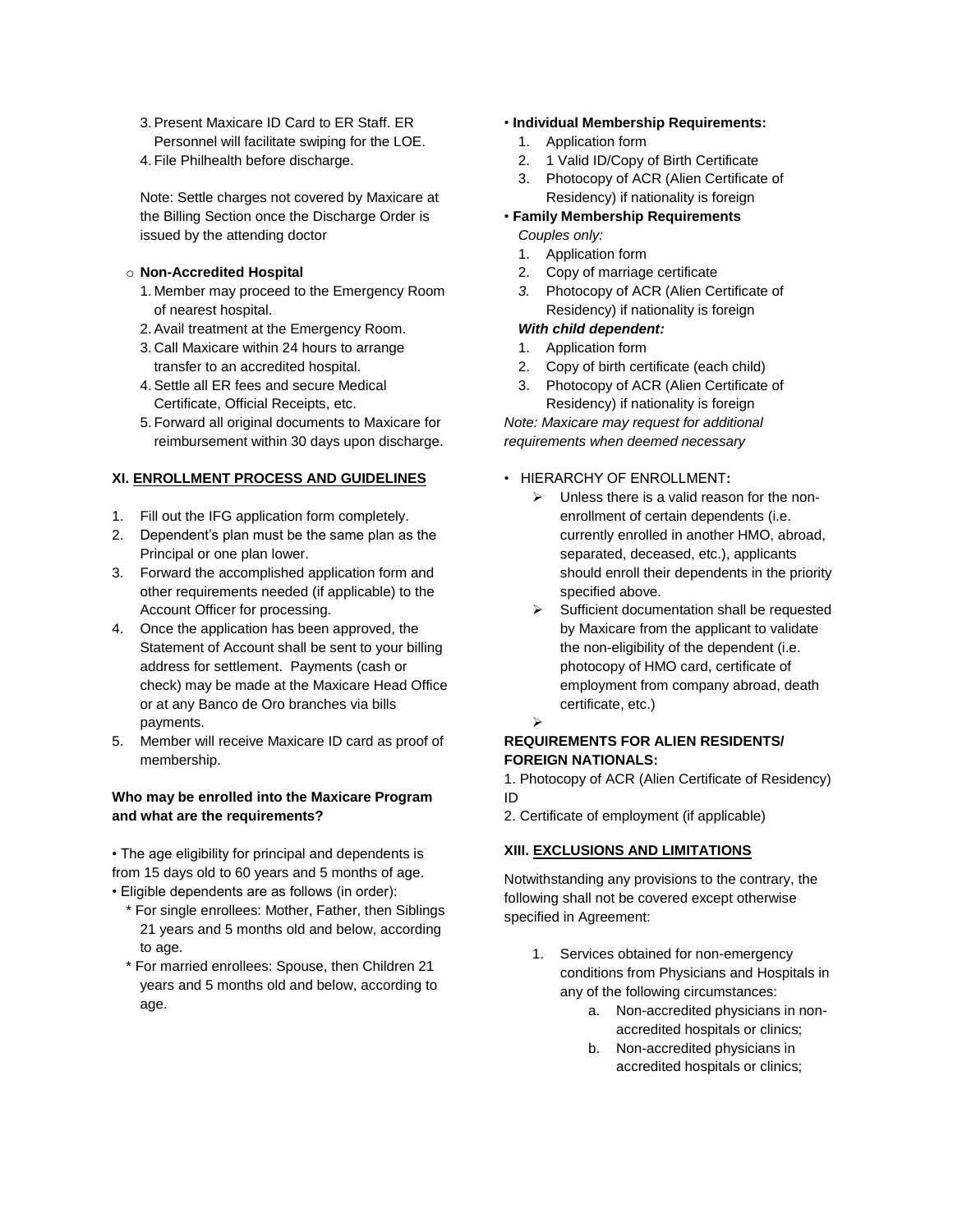- c. Accredited physicians in nonaccredited hospitals or other nonaccredited healthcare facility.
- 2. Additional hospital charges and physician's professional fees resulting from:
	- a. room-upgrading beyond member's allowable time during emergency care;
	- b. extension of hospital stay despite release of discharge order from member's attending physician;
	- c. fees of the assistant surgeons/ resident doctors who assisted the Attending Physician in the process of rendering the above mentioned services shall not be chargeable to the Member and/or Maxicare except for hospitals that do not have resident physicians to assist during surgeries subject to the prior approval of Maxicare;
	- d. use of extra bed, TV, electric fan, DVD/VCD, and other similar items unless such appliances and items are necessarily and ordinarily included in the Member's Room & Board Accommodation;
	- e. extra food;
	- f. toilet articles like face towel, soap, toothbrush and the like;
	- g. difference in room and board, the incremental rate differences for professional fees, diagnostic and laboratory examinations, and other ancilliary medical services brought about by obtaining a room accommodation higher than the Member's Room and Board Accommodation limit;
	- h. services of a private or a special nurse; and
	- i. all other items not medically necessary in the medical management of the patient
- 3. Custodial, domiciliary, convalescent and intermediate care.
- 4. Long-term rehabilitation and psychiatric care and/or psychological illnesses and conditions including neurotic and psychotic behavior disorders; anxiety disorders.
- 5. Treatment for injury and its complications resulting from self-inflicted injuries including infections as a result of tattoos, piercing of

the ear or in any body part, whether selfinflicted or done by a third party or attempted suicide or self-destruction, whether sane or insane.

- 6. Developmental disorders including functional disorders of the mind, such as but not limited to Attention-Deficit Disorder (ADD)/Attention-Deficit Hyperactivity Disorder (ADHD), Autism Spectrum Disorders, Bipolar Disorders, Central Auditory Processing Disorder (CAPD), Cerebral Palsy, Down Syndrome, Neural Tube Defects, and Mental Retardation.
- 7. Treatment of any injury received when there is negligence, unauthorized use of prohibited or regulated drugs, alcoholic liquor intake, direct or indirect participation in the commission of a crime whether consummated or not, violation of a law or ordinance or unnecessary exposure to imminent danger, knowingly or unknowingly or hazard to health, by the member. Maxicare may, in its discretion, rely on Police and Doctor's report in evaluating such claim.
- 8. Aesthetic, cosmetic and reconstructive surgery or any consultation or treatment for any beautification purposes except if necessary to treat a functional defect due to accidental injury within the initial confinement.
- 9. Oral surgery following accidental injury to teeth for purposes of beautification. Dental examinations, extractions, fillings, other dental treatment and their complications to the extent that are medically necessary for repair or alleviation of damage to the member caused solely by an accident. Medical care resulting from any dental related conditions.
- 10. Maternity care and all other conditions, including pre and post-natal consultations, related to and/or resulting from pregnancy and/or delivery which affect the conditions of the principal member and the unborn child.
- 11. Circumcision (except for treatment of urological conditions), sex transformation, diagnosis, treatment and procedures related to fertility or infertility, artificial insemination, sterilization or reversal of such procedures and their complications.
- 12. Experimental medical procedures and its complications.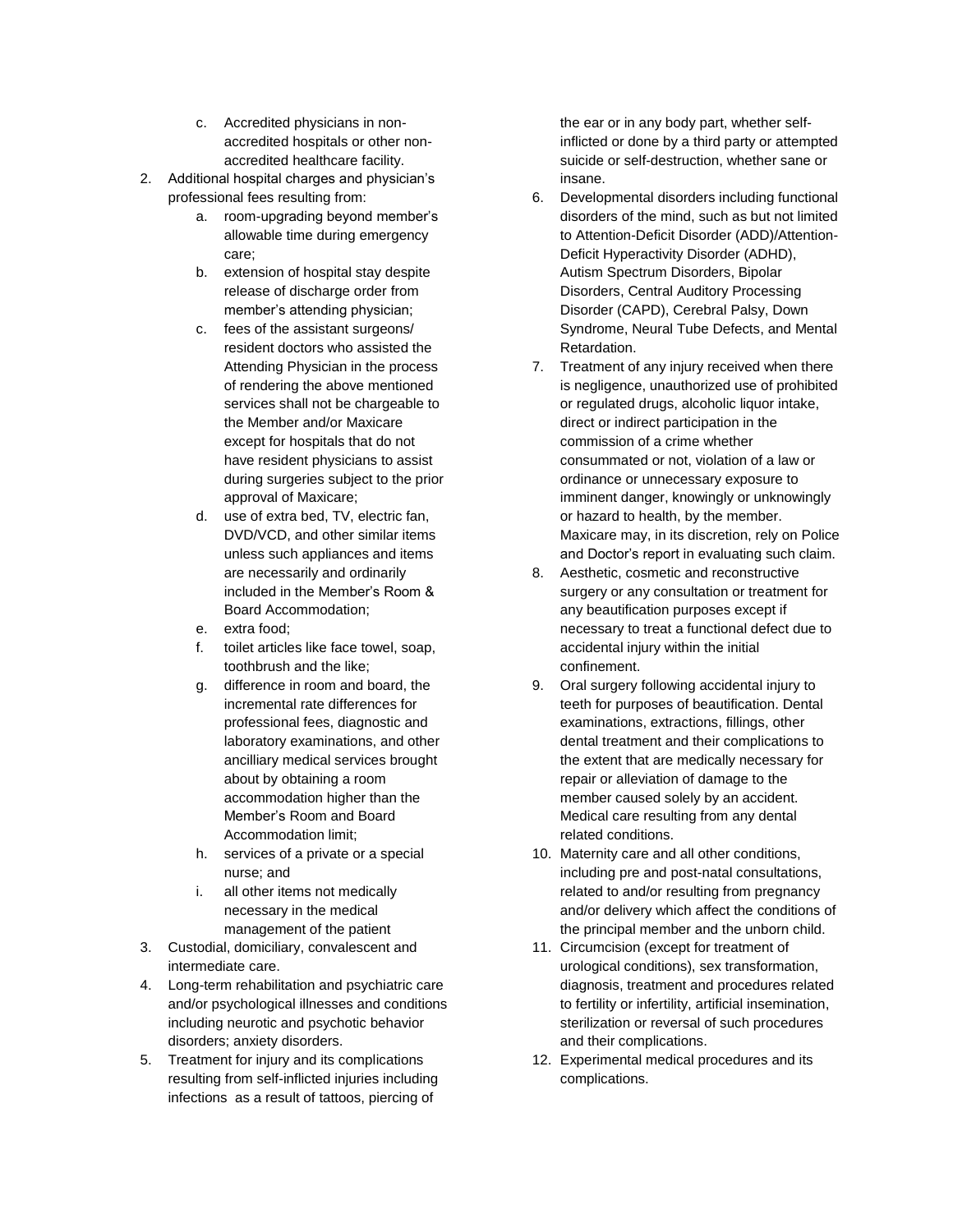- 13. Acupuncture and chirotheraphy and other forms of therapies, and its complications.
- 14. All expenses incurred in the process of organ donation and transplantation if the member is the donor of such donation or transplantation, and its complications.
- 15. Routine physical examinations required for obtaining or continuing employment, requirement in school, insurance, government licensing, health permit and other similar purposes.
- 16. Purchase or lease of durable medical equipment, oxygen dispensing equipment, and oxygen, except during in-patient care.
- 17. Corrective appliances, prosthetics and orthotics such as but not limited to artificial limbs, hearing aids, intraocular lens, eyeglasses, contact lenses, braces, crutches, pacemaker, pins, screws, plates, wires, balloons, valves, knee-tibial insert for total knee arthroplasty, orthopedic internal fixator/fixation systems, orthopedic external fixator/fixation systems, bone screws and plates, vascular grafts/stents, intravascular catheters, myringotomy tube.
- 18. Take-home medicine and outpatient medicine except
	- a. chemotherapy medicine
	- b. medicine administered during an emergency treatment
- 19. Congenital, genetic and heredity disease and their complications (except for hernias) affecting functions of individuals.
- 20. All physical deformities prior to enrollment.
- 21. Treatment of injuries/illnesses caused directly or indirectly by engaging in any professional sport or hazardous activity such as but not limited to scuba diving, surfing, water skiing, mountain climbing, rock climbing, mountaineering, parachuting, airsoft, drag racing, paintballing, wakeboarding and bungee jumping, except for activities under company-sponsored sports activities.
- 22. Injuries resulting from direct participation in riots, strikes, and other civil disturbances.
- 23. Treatment of injuries or illnesses resulting from war and any combat-related activities while in military service.
- 24. Sexually transmitted diseases, genital warts, AIDS and AIDS related diseases.
- 25. Valvular heart disease (congenital and/or acquired) including Cardiomyopathies,

Chronic Glomerulonephritis, previous craniotomy sequelae/hearing impairment/ Neurologic disease and Spinal Stenosis (if pre-existing)/Poliomyelitis/Slipped disc (if pre-existing) and Guillain-Barre Syndrome, Diabetes and its complications (if preexisting), Complicated Hypertension (e.g. those with history of stroke, myocardial ischemia or infarction and poor kidney function), and all malignant tumors (if preexisting).

- 26. Treatment for Chronic Dermatoses, except Scabies.
- 27. Infectious diseases (i.e. Avian Flu, Meningococcemia, etc.) that are declared epidemic or pandemic by the Department of Health, World Health Organization or any recognized health authority.
- 28. Hepatitis B and screening and vaccines for all types of Hepatitis.
- 29. Animal bite/scratch/lick or snake bite including its complications.
- 30. Benefits covered by Philhealth, and all other government funded healthcare entitlements as provided for by law.
- 31. Laser procedures/treatments.
- 32. Speech therapy for developmental and congenital diseases.
- 33. Weight reduction programs, surgical operation or procedure for treatment of obesity, including gastric stapling or balloon procedures and liposuction.
- 34. Routine, diagnostic, therapeutic and other procedures of the same or similar nature not otherwise specified in this Agreement
- 35. Cost of vaccines and immunization including its administration.
- 36. Cost of medico-legal cases.
- 37. All screening tests if patient is
	- a. asymptomatic, no clinical signs and symptoms;
	- b. no previous history of the disease for which the test is requested for; and
	- c. personal request of the member which may fall under the above reasons.
- 38. Treatment of work-related injuries of highrisk occupations such as but not limited to construction workers, miners, loggers and drillers.
- 39. Cost of the medical services and professional fees in excess of the MBL.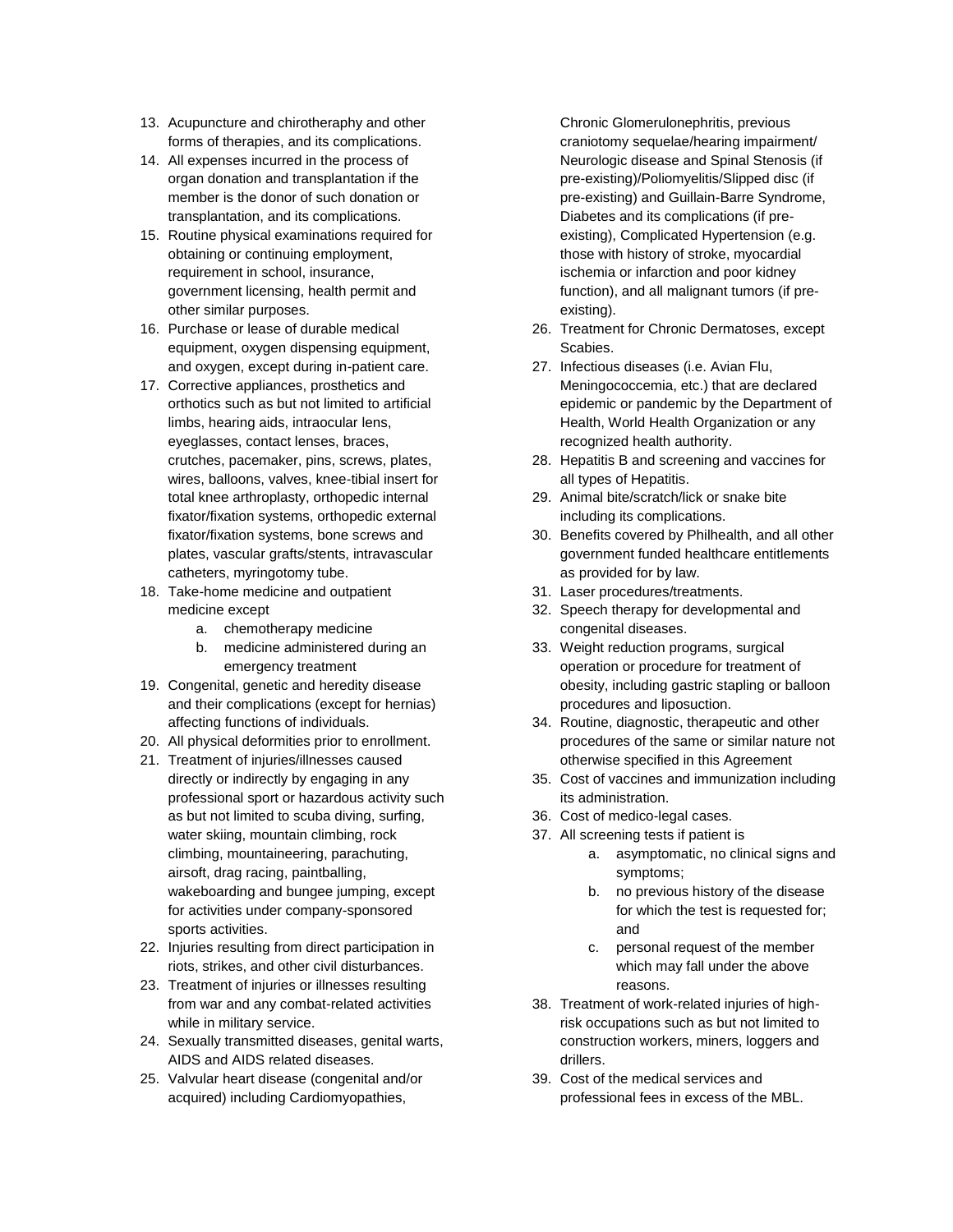- 40. All cases of assault whether provoked or unprovoked, whether initiated by the member or by a known or unknown third party.
- 41. Open heart surgeries, angioplasties, valvuloplasties, permanent pacemaker, balloon valvuloplasties, percutaneous intraaortic balloon counter pulsation and balloon atrial septostomy.
- 42. Home service.
- 43. Additional modalities and procedures not specified in this Agreement, in excess of Php 5,000.
- 44. Multiple sclerosis, epilepsy and seizures.
- 45. Neurologic degenerative diseases such as but not limited to Alzheimer's disease, Parkinson's disease, Amyotrophic lateral sclerosis and others Intravenous Immunoglobulin (IVIG)

# **OTHER PROVISIONS***:*

# **CUT OFF DATES**

## **For Individual and Family**

| <b>PAYMENT RECEIVED or</b>               |                                   |
|------------------------------------------|-----------------------------------|
| <b>Official Receipt dates</b>            | <b>EFFECTIVE DATE</b>             |
| $1st$ to the $15th$ of the               | $1st$ of the following            |
| month                                    | month                             |
| $16th$ to $30th$ 31 <sup>st</sup> of the | 16 <sup>th</sup> of the following |
| month                                    | month                             |

## **LAPSATION**

If a member fails to pay a membership fee on its due date, his or her membership shall be considered lapsed effective the day after the due date. A member whose membership has lapsed will not be entitled to any Benefit during the period that his membership is on a lapsed status, except in connection with illness or injury that supervened prior to such lapsation and for which the member had at that time made the necessary claim for the benefits under this Agreement.

## **REINSTATEMENT**

A member whose coverage has lapsed for failure to pay the membership fee on the due date may apply to reinstate his or her coverage within forty-five (45) calendar days from the date it is considered lapsed by (a) submitting a written request for reinstatement; (b) paying the membership fee due with arrears, including five hundred pesos (Php500) per member; (c) for modes of payment other than annual, paying in advance the membership fee due for the next period, provided however that there shall be no coverage of any benefit to the reinstated member within 30 calendar days from the effective date of reinstatement.

If the membership fees due including five hundred pesos (Php500) remain unpaid within forty-five (45) days from the date it is considered lapsed, Maxicare reserves the right to suspend all services under this Agreement until full payment of all fees have been paid and settled.

After the forty-five (45) days of non-payment of membership fees, Maxicare reserves the right to disapprove reinstatement and will require the member to re-apply.

\*\*\*May change without prior notice\*\*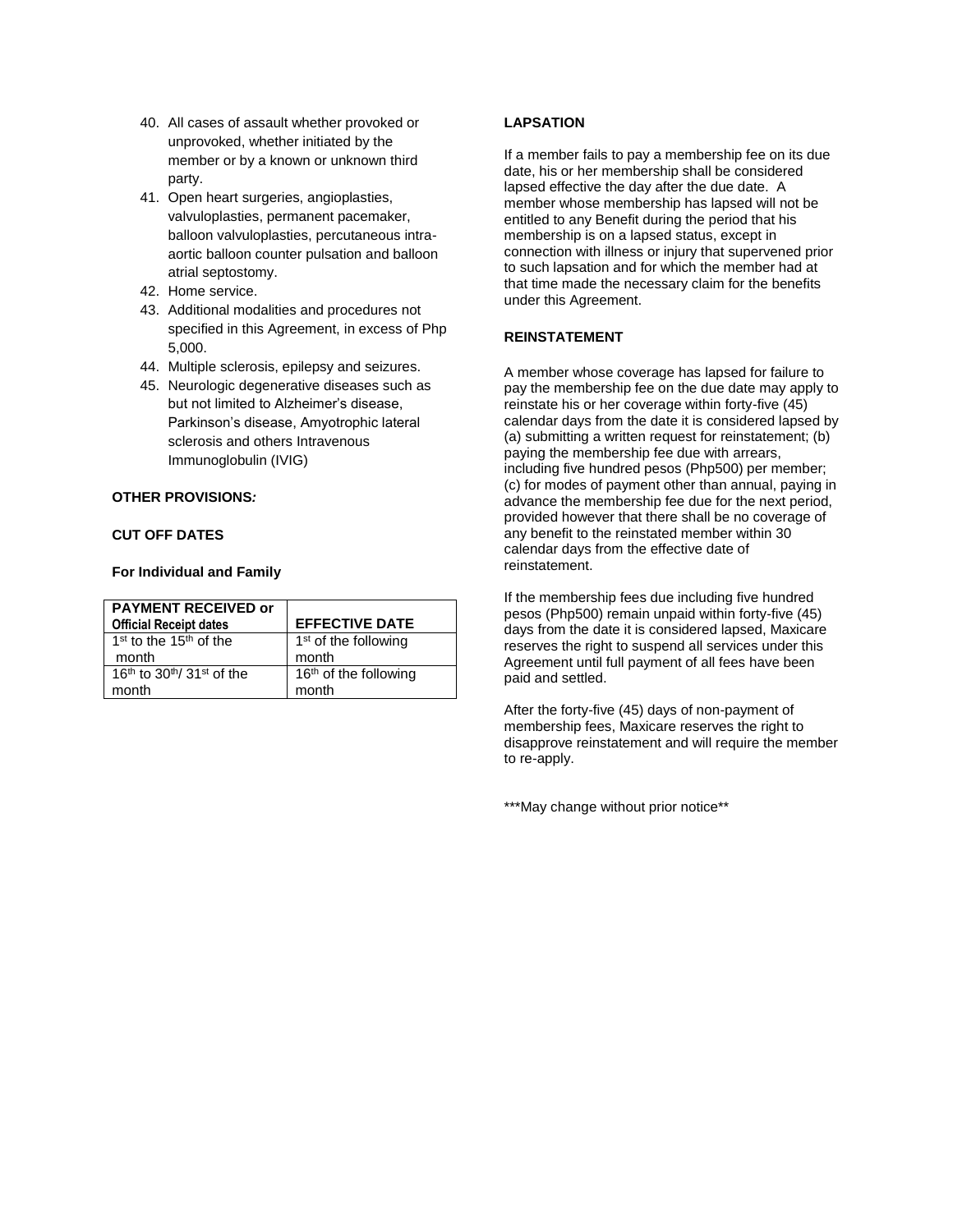|                    | <b>PLATINUM PLUS</b> |                        | <b>PLATINUM</b> |                        |               |           |
|--------------------|----------------------|------------------------|-----------------|------------------------|---------------|-----------|
| <b>AGE BRACKET</b> |                      | Php 200,000            |                 | Php 150,000            |               |           |
|                    |                      | <b>Large Private</b>   |                 | <b>Regular Private</b> |               |           |
|                    | Annual               | Semi-Annual            | Quarterly       | Annual                 | Semi-Annual   | Quarterly |
| 15 days old $-5$   | 58,585               | 31,636                 | 16,404          | 34,343                 | 18,545        | 9.616     |
| $6 - 10$           | 47,968               | 25.903                 | 13,431          | 27,512                 | 14.856        | 7,703     |
| $11 - 15$          | 39,529               | 21,346                 | 11,068          | 22,143                 | 11,957        | 6,200     |
| 16-20              | 38,292               | 20,678                 | 10,722          | 20,449                 | 11,042        | 5,726     |
| $21 - 25$          | 38,075               | 20,561                 | 10,661          | 21,333                 | 11,520        | 5,973     |
| 26-30              | 39,529               | 21,346                 | 11,068          | 23,589                 | 12,738        | 6,605     |
| $31 - 35$          | 47,370               | 25,580                 | 13,264          | 27,959                 | 15,098        | 7,829     |
| $36 - 40$          | 59,556               | 32,160                 | 16,676          | 36,835                 | 19,891        | 10,314    |
| 41-45              | 75,647               | 40,849                 | 21,181          | 50,081                 | 27,044        | 14,023    |
| 46-50              | 90,109               | 48,659                 | 25,231          | 67,585                 | 36,496        | 18,924    |
| 51-55              | 101,668              | 54,901                 | 28,467          | 82,369                 | 44,479        | 23,063    |
| 56-60              | 112,265              | 60,623                 | 31,434          | 93,276                 | 50,369        | 26,117    |
|                    |                      | <b>GOLD</b>            |                 |                        | <b>SILVER</b> |           |
| <b>AGE BRACKET</b> |                      | Php 100,000            |                 |                        | Php 60,000    |           |
|                    |                      | <b>Regular Private</b> |                 | Semi Private           |               |           |
|                    | Annual               | Semi-Annual            | Quarterly       | Annual                 | Semi-Annual   | Quarterly |
| 15 days old -5     | 30,403               | 16,418                 | 8,513           | 22,529                 | 12,166        | 6,308     |
| $6 - 10$           | 23,801               | 12,853                 | 6,664           | 18.771                 | 10,136        | 5,256     |
| $11 - 15$          | 19,583               | 10,575                 | 5,483           | 15,885                 | 8,578         | 4,448     |
| 16-20              | 18,739               | 10,119                 | 5,247           | 15,110                 | 8,159         | 4,231     |
| $21 - 25$          | 18,306               | 9,885                  | 5,126           | 15,110                 | 8,159         | 4,231     |
| $26 - 30$          | 21,477               | 11.598                 | 6,014           | 17,191                 | 9,283         | 4,813     |
| $31 - 35$          | 25,901               | 13,987                 | 7,252           | 18,517                 | 9,999         | 5,185     |
| 36-40              | 33,995               | 18,357                 | 9,519           | 22,548                 | 12,176        | 6,313     |
| 41-45              | 43,533               | 23,508                 | 12,189          | 33,802                 | 18,253        | 9,465     |
| 46-50              | 52,186               | 28.180                 | 14,612          | 40.463                 | 21,850        | 11,330    |
| 51-55              | 54,587               | 29,477                 | 15,284          | 40,474                 | 21,856        | 11,333    |
| 56-60              | 63,649               | 34,370                 | 17,822          | 44.966                 | 24,282        | 12,590    |

## **2021 INDIVIDUAL MEMBERSHIP FEES**

## **NOTES:**

- 1) Above rates are inclusive of 12% VAT
- 2) With access to all affiliated hospitals and clinics EXCEPT Healthway Clinics
- 3) Status quo benefits and arrangements including the following:
	- a. ACU/ECU type**: ACU Basic 5** only (applicable to **ALL** plan types)
	- b. Philhealth provision: Required to file Philhealth. Non-Philhealth member will pay for the Philhealth portion.
	- c. Riders: **Built-in on Rates**
		- i. International Assistance Program
		- ii. Group Life with Accidental Death, Dismemberment & Disablement (ADD&D) up to Php 50,000

#### **Separate Fee**

| <b>Rider</b>                   | 2021 Rates |             |           |  |
|--------------------------------|------------|-------------|-----------|--|
|                                | Annual     | Semi-Annual | Quarterly |  |
| <b>Standard Dental Benefit</b> | 387        | 209         | 108       |  |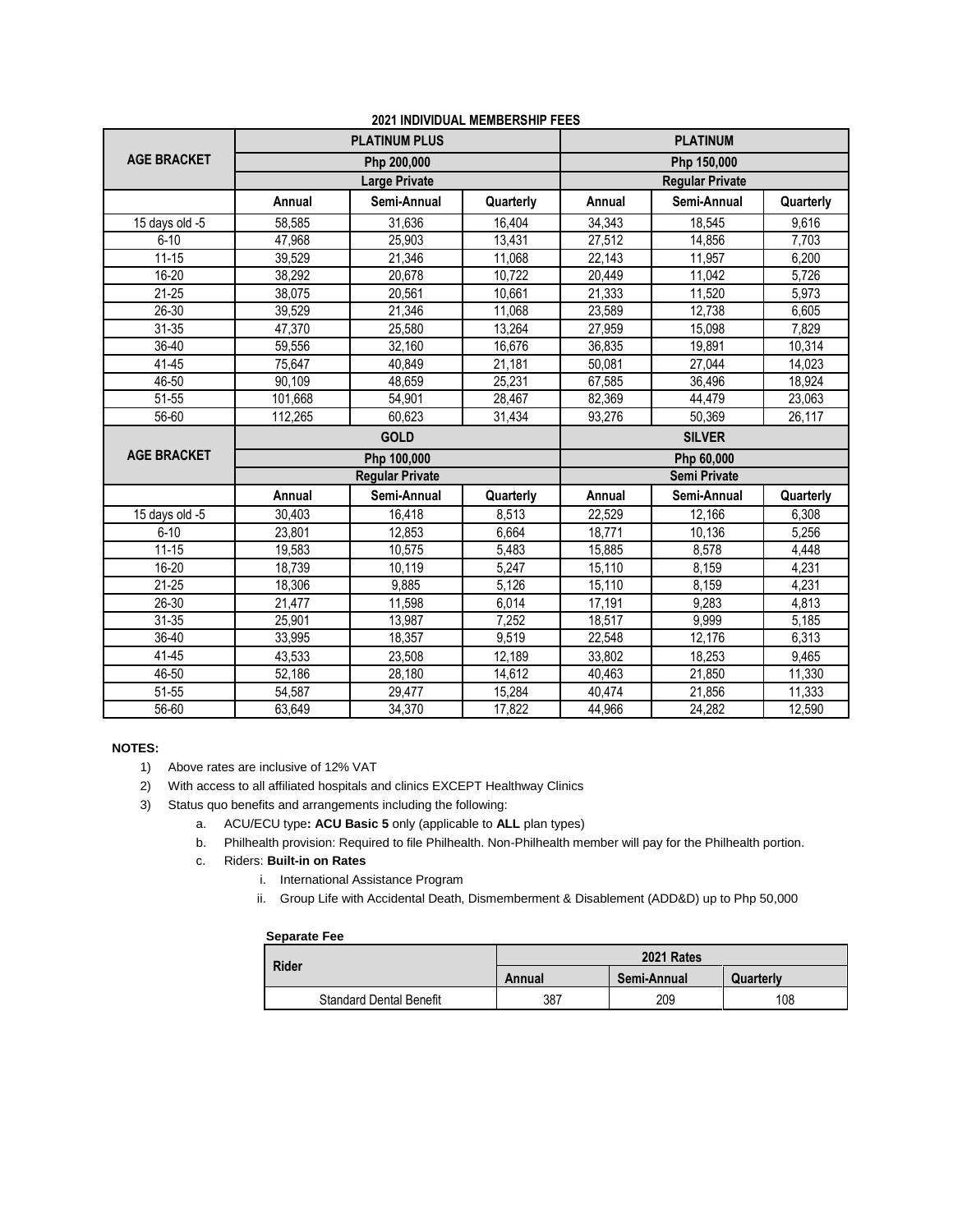|                    | <b>PLATINUM PLUS</b> |                        | <b>PLATINUM</b> |                        |             |           |
|--------------------|----------------------|------------------------|-----------------|------------------------|-------------|-----------|
| <b>AGE BRACKET</b> | Php 200,000          |                        | Php 150,000     |                        |             |           |
|                    |                      | <b>Large Private</b>   |                 | <b>Regular Private</b> |             |           |
|                    | Annual               | Semi-Annual            | Quarterly       | Annual                 | Semi-Annual | Quarterly |
| 15 days old -5     | 47,907               | 25,870                 | 13,414          | 31,204                 | 16,850      | 8,737     |
| $6 - 10$           | 39,203               | 21,170                 | 10,977          | 25,068                 | 13,537      | 7,019     |
| $11 - 15$          | 34,151               | 18,442                 | 9,562           | 20,331                 | 10,979      | 5,693     |
| 16-20              | 31,157               | 16,825                 | 8,724           | 18,604                 | 10,046      | 5,209     |
| $21 - 25$          | 31,464               | 16,991                 | 8,810           | 19,884                 | 10,737      | 5,568     |
| 26-30              | 32,951               | 17,794                 | 9,226           | 21,907                 | 11,830      | 6,134     |
| $31 - 35$          | 37,267               | 20.124                 | 10,435          | 26,362                 | 14,235      | 7,381     |
| 36-40              | 42,533               | 22,968                 | 11,909          | 33,328                 | 17,997      | 9,332     |
| 41-45              | 55,064               | 29,735                 | 15,418          | 43,306                 | 23,385      | 12,126    |
| 46-50              | 73.878               | 39,894                 | 20.686          | 57,900                 | 31,266      | 16,212    |
| 51-55              | 86,846               | 46,897                 | 24,317          | 70,636                 | 38,143      | 19,778    |
| 56-60              | 99,776               | 53,879                 | 27,937          | 83,120                 | 44,885      | 23,274    |
| <b>GOLD</b>        |                      |                        | <b>SILVER</b>   |                        |             |           |
| <b>AGE BRACKET</b> |                      | Php 100,000            |                 |                        | Php 60,000  |           |
|                    |                      | <b>Regular Private</b> |                 | <b>Semi Private</b>    |             |           |
|                    | Annual               | Semi-Annual            | Quarterly       | Annual                 | Semi-Annual | Quarterly |
| 15 days old -5     | 25,099               | 13,553                 | 7,028           | 19,748                 | 10,664      | 5,529     |
| $6 - 10$           | 20,229               | 10,924                 | 5,664           | 16,088                 | 8,688       | 4,505     |
| $11 - 15$          | 16,681               | 9,008                  | 4,671           | 13,810                 | 7,457       | 3,867     |
| 16-20              | 14,902               | 8,047                  | 4,173           | 13.122                 | 7,086       | 3,674     |
| $21 - 25$          | 14,692               | 7,934                  | 4,114           | 13,078                 | 7,062       | 3,662     |
| 26-30              | 17,294               | 9,339                  | 4,842           | 14,508                 | 7,834       | 4,062     |
| $31 - 35$          | 20,192               | 10,904                 | 5,654           | 15,715                 | 8,486       | 4,400     |
| 36-40              | 25,590               | 13,819                 | 7,165           | 18,715                 | 10,106      | 5,240     |
| 41-45              | 31,887               | 17,219                 | 8,928           | 26,958                 | 14,557      | 7,548     |
| 46-50              | 40,615               | 21,932                 | 11,372          | 33,590                 | 18,139      | 9,405     |
| 51-55              | 42.652               | 23.032                 | 11,943          | 33,739                 | 18,219      | 9,447     |
| 56-60              | 49,374               | 26,662                 | 13,824          | 37,466                 | 20,231      | 10,491    |

# **2021 FAMILY MEMBERSHIP FEES**

## **NOTES:**

- 1) Above rates are inclusive of 12% VAT
- 2) With access to all affiliated hospitals and clinics EXCEPT Healthway Clinics
- 3) Status quo benefits and arrangements including the following:
	- a. ACU/ECU type**: ACU Basic 5** only (applicable to **ALL** plan types)
		- b. Philhealth provision: Required to file Philhealth. Non-Philhealth member will pay for the Philhealth portion.
		- c. Riders: **Built-in on Rates**
			- iii. International Assistance Program
			- iv. Group Life with Accidental Death, Dismemberment & Disablement (ADD&D) up to Php 50,000

#### **Separate Fee**

| <b>Rider</b>                   | 2021 Rates |             |           |  |
|--------------------------------|------------|-------------|-----------|--|
|                                | Annual     | Semi-Annual | Quarterly |  |
| <b>Standard Dental Benefit</b> | 387        | 209         | 108       |  |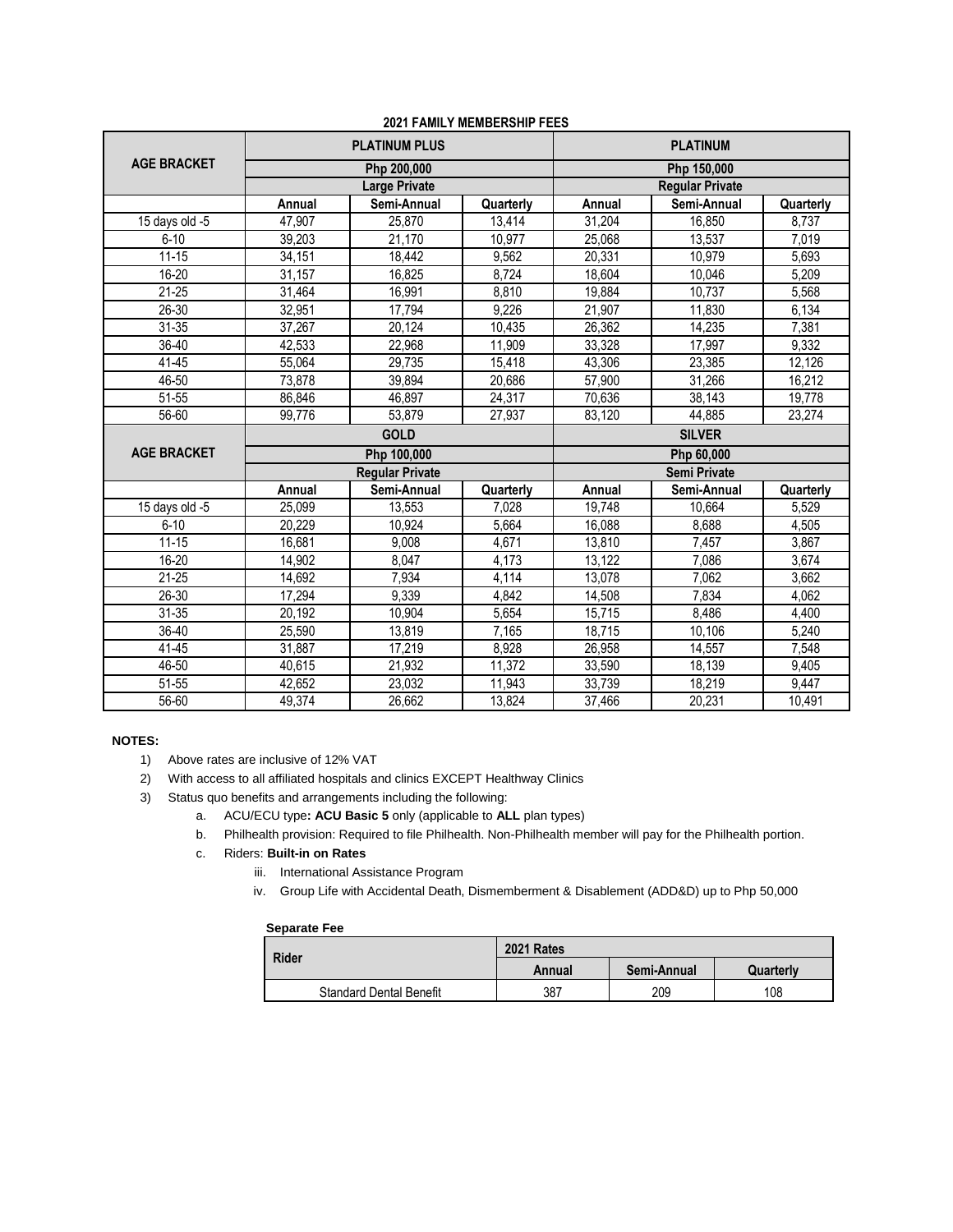## **MAXICARE PRIMARY CARE CENTERS** were put

together with your convenience in mind. These are well- appointed to give the cardholders access to quality health care close enough to where they work or live. Each center has its staff of Customer Service Assistants, Primary Care Physicians (specialists in some centers on certain days) and additional services like urinalysis and CBC. Because our centers are located close to major hospitals, our Customer Service Assistants are able to facilitate easy access to quality diagnostics, specialist consultation and hospitalization when you need it.

# **MAXICARE PRIMARY CARE CENTERS AND MYHEALTH CLINICS**

## **MAKATI MEDICAL CENTER (Out-Patient)**

3rd Floor Tower One, Makati Medical Center, Amorsolo St., Makati City Clinic Hours: Monday – Saturday, 7AM-7PM Contact Nos.: (02) 8888-8999 loc. 7330; (02) 908 6900 loc. 1375

## **MAKATI MEDICAL CENTER (In-Patient)**

8th floor Maxicare Wing, Tower 1 Makati Medical Center Amorsolo St., Makati City Contact Nos.: Tel. no. : 88888-999 local 7331

## **THE MEDICAL CITY**

MGR04, Ground Floor, Medical Arts Tower 1 , Ortigas Avenue, Pasig City Contact Numbers: (02) 8706-5080/ 8706-5081/ 635-6789 loc. 5073/3006 Clinic Hours: 7AM –6PM Monday—Friday; Saturday, 7AM– 4PM

## **ST. LUKE'S MEDICAL CENTER—GLOBAL CITY**

Rm. 325 Medical Arts Building, 32nd Street, Corner 5th Avenue Bonifacio Global City, Taguig Contact Numbers: (02) 8789-7700 loc. 7325 Clinic Hours: 8AM– 5PM Monday—Friday; Saturday 8AM—4PM

#### **ST. LUKE'S MEDICAL CENTER – QUEZON CITY**

Unit 1501, North Tower, Cathedral Heights, St. Lukes Compound E. Rodriguez Quezon City Tel. Nos: (02)8723-5329/ (02)8723-0101 loc 5150-51 Clinic Hours: Monday- Friday 7am-6pm Saturday 7am-4pm

## **CHINESE GENERAL HOSPITAL**

10<sup>th</sup> floor, Medical Arts and Parking Building, Blumentritt St.Sta. Cruz, Manila Tel. Nos: (02)8567-6286 to 87 Clinic Hours: 8am-5pm Monday- Friday; 8am-4pm Saturday

## **CARDINAL SANTOS MEDICAL CENTER**

Room 160, Ground Floor of Medical Arts Building 10 Wilson Street, Greenhills West, San Juan City Tel. Nos.: 0917 8172941 Clinic Hours: 8am-5pm Monday to Saturday

# **CENTURIA**

Unit 933, Centuria Medical Makati, Century City, Kalayaan Ave. cor. Salamanca St. Brgy. Poblacion, Makati City Contact Nos: 8793-8652 / 8863-0618 Clinic Hours: Monday – Friday 8am-5pm (Closed during Saturdays and Holidays)

# **W CITY CENTER**

Ground Floor, W City Center, 7<sup>th</sup> Avenue cor. 30<sup>th</sup> St., Bonifacio Global City, Taguig Contact Nos: 8908-6957 Clinic Hours: Open 24 hours daily

#### **BRIDGETOWNE**

2FM Exxa Tower C-5 Road, Barangay Ugong Norte, Libis Quezon City Contact No: 8908-6959 Clinic Hours: Open 24 hours daily

## **CLARK**

SM Clark, Manuel A. Roxas Highway, Clark Freeport, Pampanga, Angeles City Tel No: (045) 8599 8392

## **CEBU**

Lot 5, Block 6, Mindanao Avenue, Cebu Business Park, Ayala, Barangay Luz, Cebu City Tel No: (032) 260-9067 local 7402

# **AYALA NORTH EXCHANGE**

2<sup>ND</sup> Floor, Ayala North Exchange, Ayala Avenue Makati City Tel No: (02) 7908 6902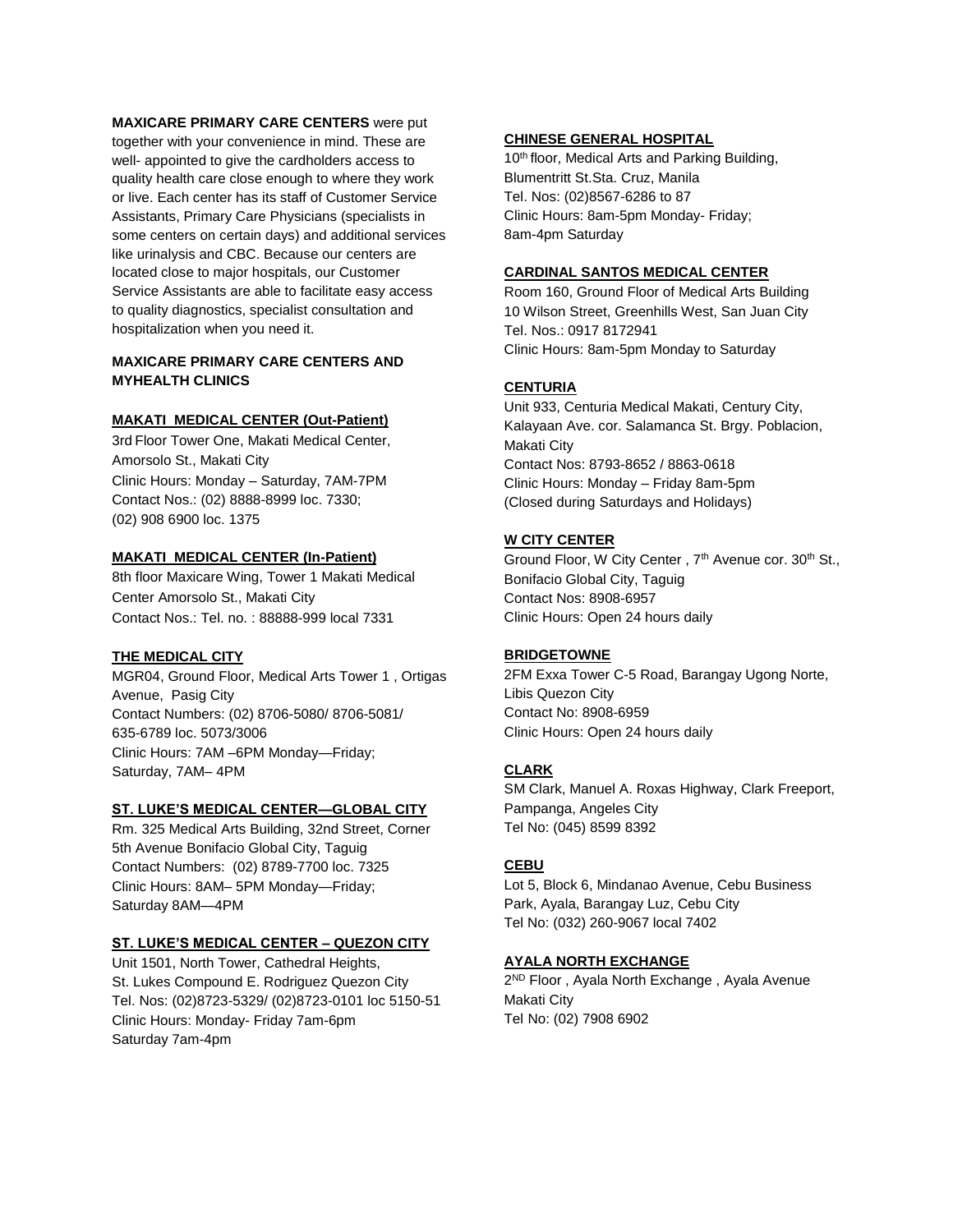## **ETON CENTRIS**

Commercial Space 2, Cyberpod 5 Eton Centris, Edsa Corner Quezon Ave. Brgy. Pinahan, Quezon City Tel No: (02) 7908 6925

## **ALABANG NORTHGATE**

G/F Southkey Hub, Indo-China Drive, Northgate Cyberzone Filinvest, Alabang, Muntinlupa City Email: pcc.alabang@maxicare.com.ph

## **ABREEZA MALL DAVAO**

G/F, Space 1C-1D, Abreeza Corporate Center, J.P Laurel Avenue Bajada, Davao City Email: pcc.davao@maxicare.com.ph

## **MY HEALTH CLINIC – TAGUIG CITY**

2<sup>nd</sup> Floor, Venice Grand Canal Mall, McKinley Hills, Taguig City Tel Nos: (+632)8784-6930 Clinic Hours: Open 24 hours daily

## **MY HEALTH CLINIC- SHANGRILA**

Unit 146, Level 1 Shangri La Plaza Mall, Mandaluyong City Tel. Nos.: (02) 8570-4325 loc. 206 Clinic Hours: 7am- 8pm Monday- Sunday

## **MY HEALTH CLINIC- NORTH EDSA**

2<sup>nd</sup> Floor, North Link Bldg., F, SM City North Edsa North Avenue, Quezon City Tel. Nos.: (02) 8441-4106 loc. 206 Clinic Hours: 7am-9pm, Monday-Sunday

# **MY HEALTH CLINIC- FESTIVAL MALL**

21 Style Blvd, Festival Mall, Alabang, Muntinlupa City Tel. Nos.: (02) 8850-4855 loc.102; Telefax (02)8 809- 4388 Clinic Hours: 7am-8pm Monday to Saturday

## **MY HEALTH CLINIC- ROBINSON'S CYBERGATE**

3<sup>rd</sup> Floor, Room 305-306, Robinson's Cybergate Mall, Fuente Osmeña Street, Cebu City Tel. Nos.: (032) 8268-8502 loc. 204 or 205 Clinic Hours: 7am-7pm Monday to Saturday

# *REGIONAL CUSTOMER CARE CENTERS* **BACOLOD**

Rm. 215 North Point Building B.S. Aquino Drive, Bacolod City Tel. Nos: (034) 8433-3044 | (034) 8434-9230

# **CAGAYAN DE ORO**

2/F Unit 215, De Leon Bldg. Yacapin St. Cor Velez St., Cagayan De Oro (08822) 71-47-25 | 71-47-26

# **DAVAO**

2nd Floor Room 17 Jocar Complex C. de Guzman Street, Davao City (082) 8227-2941 | 8300-5553

# **GENERAL SANTOS**

General Santos Doctors' Hospital Engineering Office Ground Floor near 1B Station National Highway, General Santos City Tel. Nos: (083) 8553-3963

# **ILOILO**

2nd Floor, M22 AJL Annex Bldg. cor. Ibarra & General Luna Sts., Iloilo City Tel. No: (033) 8337-1051

# **HELPDESK**

## **VICTOR POTENCIANO MEDICAL CENTER**

Ground Floor, Doctor's Building Victor Potenciano Medical Center, EDSA, Mandaluyong City Tel. No.: (02) 8464-9999 local 231

# **MANILA DOCTORS HOSPITAL**

Room 220, Manila Doctor's Hospital, 667 UN Ave, Ermita, Manila Tel. No.: (02) 8524-3011 local 4510

# **CEBU HELPDESK**

4F, Robinsons Cybergate Mall Cebu City Tel. No.: (032) 8402-7901 loc. 9110

## **APPLE ONE CEBU**

Apple One Building Mindanao Ave. cor. Biliran Road Cebu Business Park, Cebu City

# **BACOLOD HELPDESK**

Unit 108, VLI Medical Plaza Bldg. Ipil St., Capitol Business Center, Bacolod Tel. No.: (083) 8552 5662

# **ASIAN HOSPITAL & MEDICAL CENTER**

Upper Ground Floor, Tower 2 Asian Hospital & Medical Center 2205 Civic Drive, FCC Alabang, Muntinlupa Tel. No.: (02)8836-7493

# **CAPITOL MEDICAL CENTER**

Room 1101, 11th Floor, Capitol Medical Center Scout Magbanua St. Cor. Scout Magbanua Quezon City Tel. No.: (02) 8372 3825 local 5101